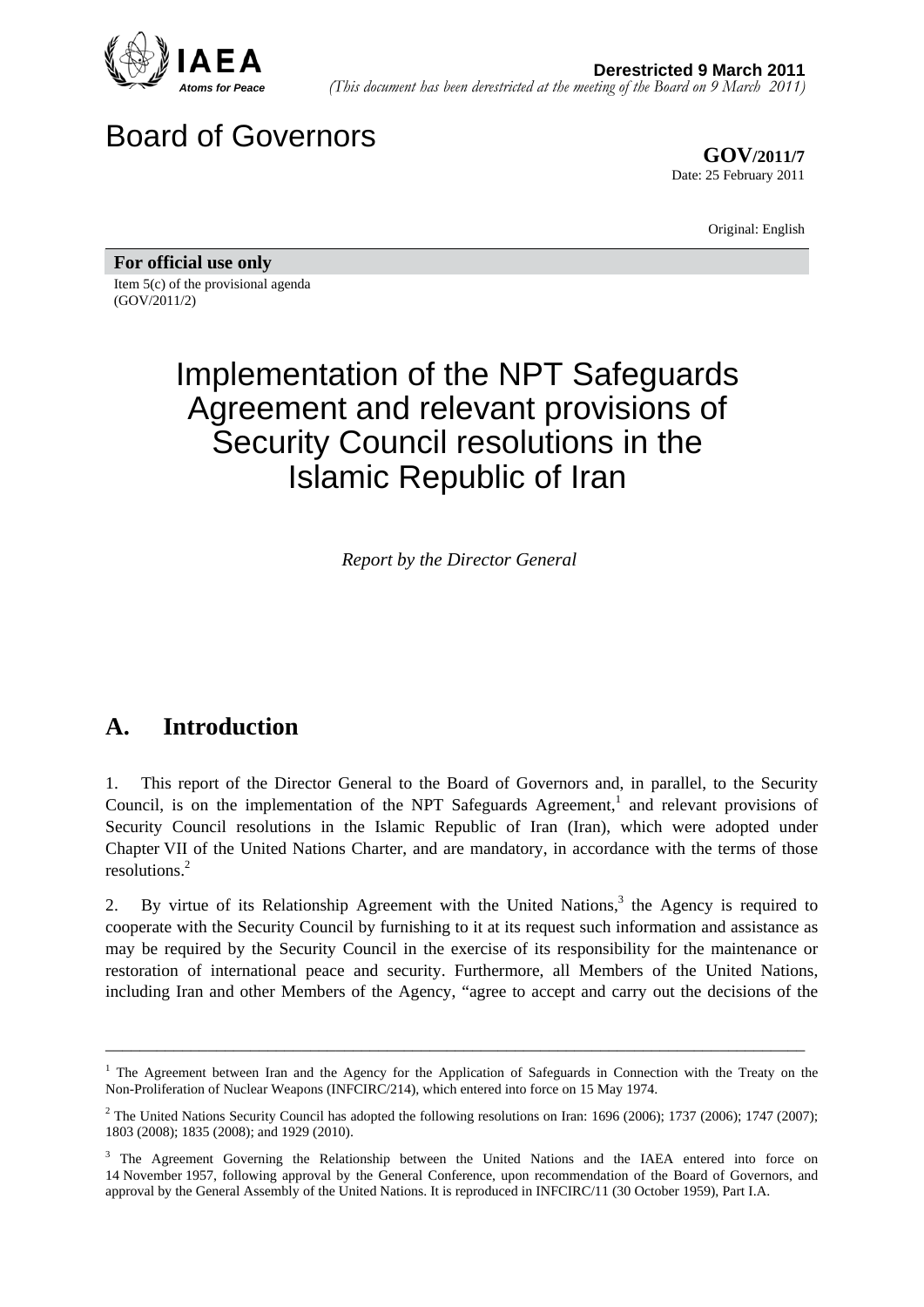Security Council",<sup>4</sup> and in this respect, to take actions which are consistent with their obligations under the United Nations Charter.

3. The Security Council has affirmed that the steps required by the Board of Governors in its resolutions<sup>5</sup> are binding on Iran.<sup>6</sup>

4. This report focuses on those areas where Iran has not fully implemented its binding obligations, as the full implementation of these obligations is needed to establish international confidence in the exclusively peaceful nature of Iran's nuclear programme. It addresses developments since the last report, as well as issues of longer standing, and contains an Attachment that provides an overview of the current implementation of Iran's Safeguards Agreement and relevant provisions of Security Council resolutions in Iran.

## **B. Facilities Declared under Iran's Safeguards Agreement**

5. Iran has declared to the Agency under its Safeguards Agreement, 16 nuclear facilities and nine locations outside facilities where nuclear material is customarily used  $(LOFs)$ .<sup>7</sup> The Agency continues to verify the non-diversion of declared nuclear material at these facilities and LOFs. Notwithstanding, certain of the activities being undertaken by Iran at some of the facilities are contrary to relevant resolutions of the Board of Governors and the Security Council, as indicated below.

### **C. Enrichment Related Activities**

6. Contrary to the relevant resolutions of the Board of Governors and the Security Council, Iran has not suspended its enrichment related activities in the following declared facilities, which are under Agency safeguards.

### **C.1. Natanz: Fuel Enrichment Plant and Pilot Fuel Enrichment Plant**

7. **Fuel Enrichment Plant (FEP):** There are two cascade halls at FEP: Production Hall A and Production Hall B. According to the design information submitted by Iran, eight units are planned for Production Hall A, with 18 cascades in each unit. No detailed design information has yet been provided for Production Hall B.

<sup>4</sup> The Charter of the United Nations, Article 25.

 $5$  The Board of Governors has adopted ten resolutions in connection with the implementation of safeguards in Iran: GOV/2003/69 (12 September 2003); GOV/2003/81 (26 November 2003); GOV/2004/21 (13 March 2004); GOV/2004/49 (18 June 2004); GOV/2004/79 (18 September 2004); GOV/2004/90 (29 November 2004); GOV/2005/64 (11 August 2005); GOV/2005/77 (24 September 2005); GOV/2006/14 (4 February 2006); and GOV/2009/82 (27 November 2009).

 $6$  In resolution 1929 (2010), the Security Council affirmed, inter alia, that Iran shall, without further delay, take the steps required by the Board in GOV/2006/14 and GOV/2009/82; reaffirmed Iran's obligation to cooperate fully with the IAEA on all outstanding issues, particularly those which give rise to concerns about the possible military dimensions of the Iranian nuclear programme; decided that Iran shall, without delay, comply fully and without qualification with its Safeguards Agreement, including through the application of modified Code 3.1 of the Subsidiary Arrangements; and called upon Iran to act strictly in accordance with the provisions of its Additional Protocol and to ratify it promptly (operative paras 1–6).

 $<sup>7</sup>$  All of the LOFs are situated within hospitals.</sup>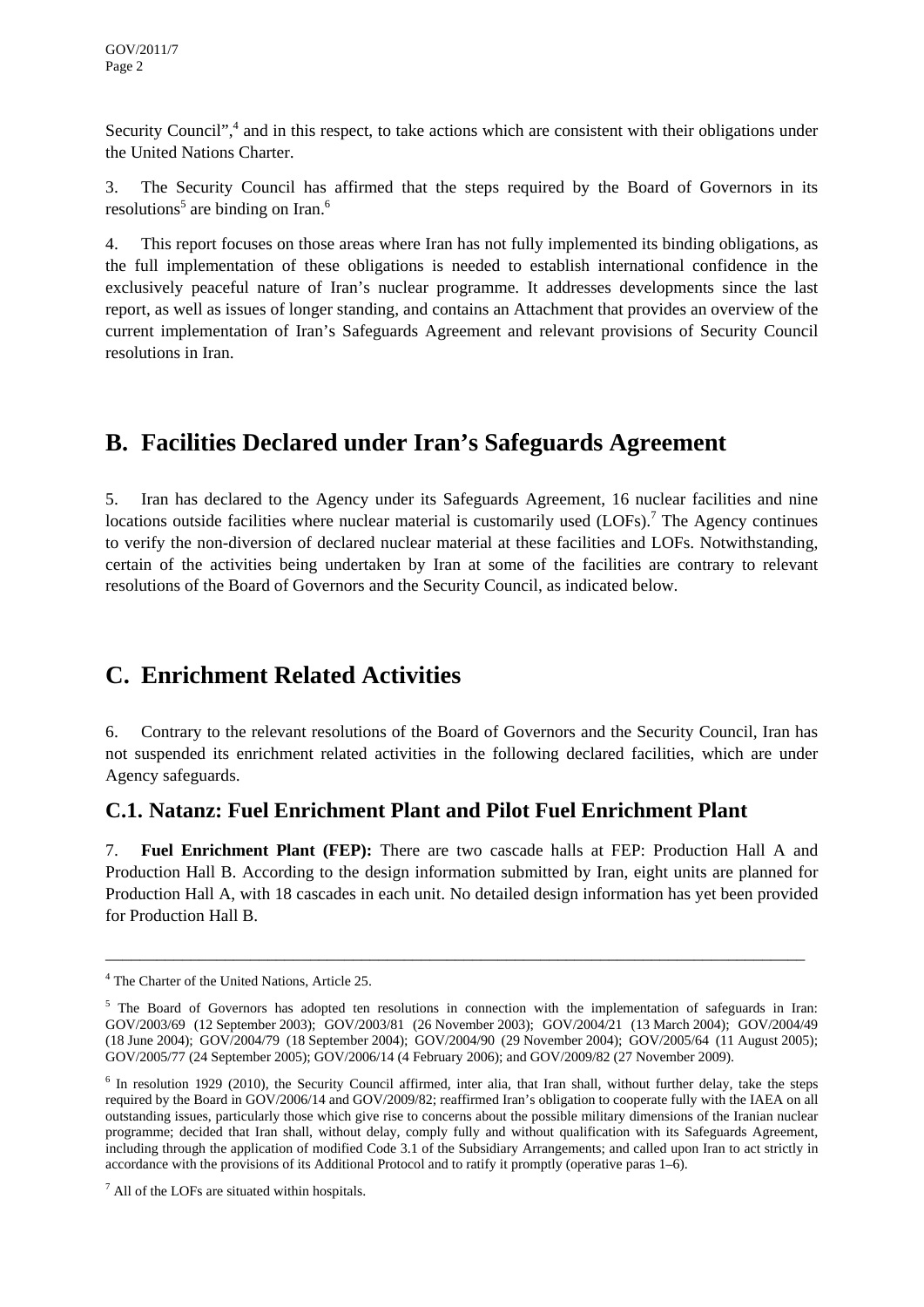8. On 20 February 2011, 53 cascades were installed in three of the eight units in Production Hall A, 31 of which were being fed with  $UF_6$ .<sup>8</sup> Initially, each installed cascade comprised 164 centrifuges. Iran has now modified 12 of the cascades to contain 174 centrifuges each. To date, all the centrifuges installed are IR-1 machines. As of 20 February 2011, installation work in the remaining five units was ongoing, but no centrifuges had been installed. There had been no installation work in Production Hall B.

9. As reported previously, the Agency conducted a physical inventory verification (PIV) at FEP and verified that, as of 17 October 2010, 34 737 kg of natural  $UF_6$  had been fed into the cascades since the start of operations in February 2007, and a total of 3135 kg of low enriched  $UF_6$  had been produced. While the Agency has verified the  $UF_6$  throughput of the facility as declared by Iran, the evaluation of the nuclear material balance remains ongoing.

10. Iran has estimated that, between 18 October 2010 and 5 February 2011, it produced an additional 471 kg of low enriched UF<sub>6</sub>, which would result in a total production of 3606 kg of low enriched UF<sub>6</sub> since February 2007. The nuclear material at FEP (including the feed, product and tails), as well as all installed cascades and the feed and withdrawal stations, are subject to Agency containment and surveillance.<sup>9</sup>

11. Based on the results of the analysis of environmental samples taken at FEP since February  $2007^{10}$ and other verification activities, the Agency has concluded that the facility has operated as declared by Iran in the Design Information Questionnaire (DIQ).

12. **Pilot Fuel Enrichment Plant (PFEP):** PFEP is a research and development (R&D) facility and a pilot, low enriched uranium (LEU) production facility which was first brought into operation in October 2003. It has a cascade hall that can accommodate six cascades, and is divided between an area designated for the production of LEU enriched up to 20% U-235 and an area designated for R&D.

13. In the production area, Iran first began feeding low enriched  $UF_6$  into Cascade 1 on 9 February 2010, for the stated purpose of producing  $UF_6$  enriched up to 20% U-235 for use in the manufacture of fuel for the Tehran Research Reactor  $(TRR)$ <sup>11,12</sup> Since 13 July 2010, Iran has been feeding low enriched  $UF_6$  into two interconnected cascades (Cascades 1 and 6), each of which comprises 164 centrifuges.

14. As reported previously, the Agency conducted a PIV at PFEP and verified that, as of 18 September 2010, 352 kg of low enriched  $UF_6$  had been fed into the cascades in the production area since 9 February 2010, and that a total of 25.1 kg of  $UF_6$  enriched up to 20% U-235 had been produced. The enrichment level of the UF<sub>6</sub> product, as measured by the Agency, was 19.7%. The Agency has completed its evaluation of the results of the PIV, and can confirm the inventory of total uranium as declared by Iran. The Agency is discussing with Iran further improvements to the operator's measurement system, especially in the determination of the level of U-235 enrichment.

<sup>&</sup>lt;sup>8</sup> On 20 February 2011, the 53 installed cascades contained approximately 8000 centrifuges. The 31 cascades being fed with  $UF<sub>6</sub>$  on that date contained a total of 5184 centrifuges, some of which were possibly not being fed with UF<sub>6</sub>.

<sup>&</sup>lt;sup>9</sup> In line with normal safeguards practice, small amounts of nuclear material at the facility (e.g. some waste and samples) are not subject to containment and surveillance.

<sup>&</sup>lt;sup>10</sup> Results are available to the Agency for samples taken up to 20 July 2010.

 $11$  GOV/2010/28, para. 9.

<sup>&</sup>lt;sup>12</sup> TRR is a 5 MW reactor which operates with 20% U-235 enriched fuel and is used for the irradiation of different types of targets and for research and training purposes.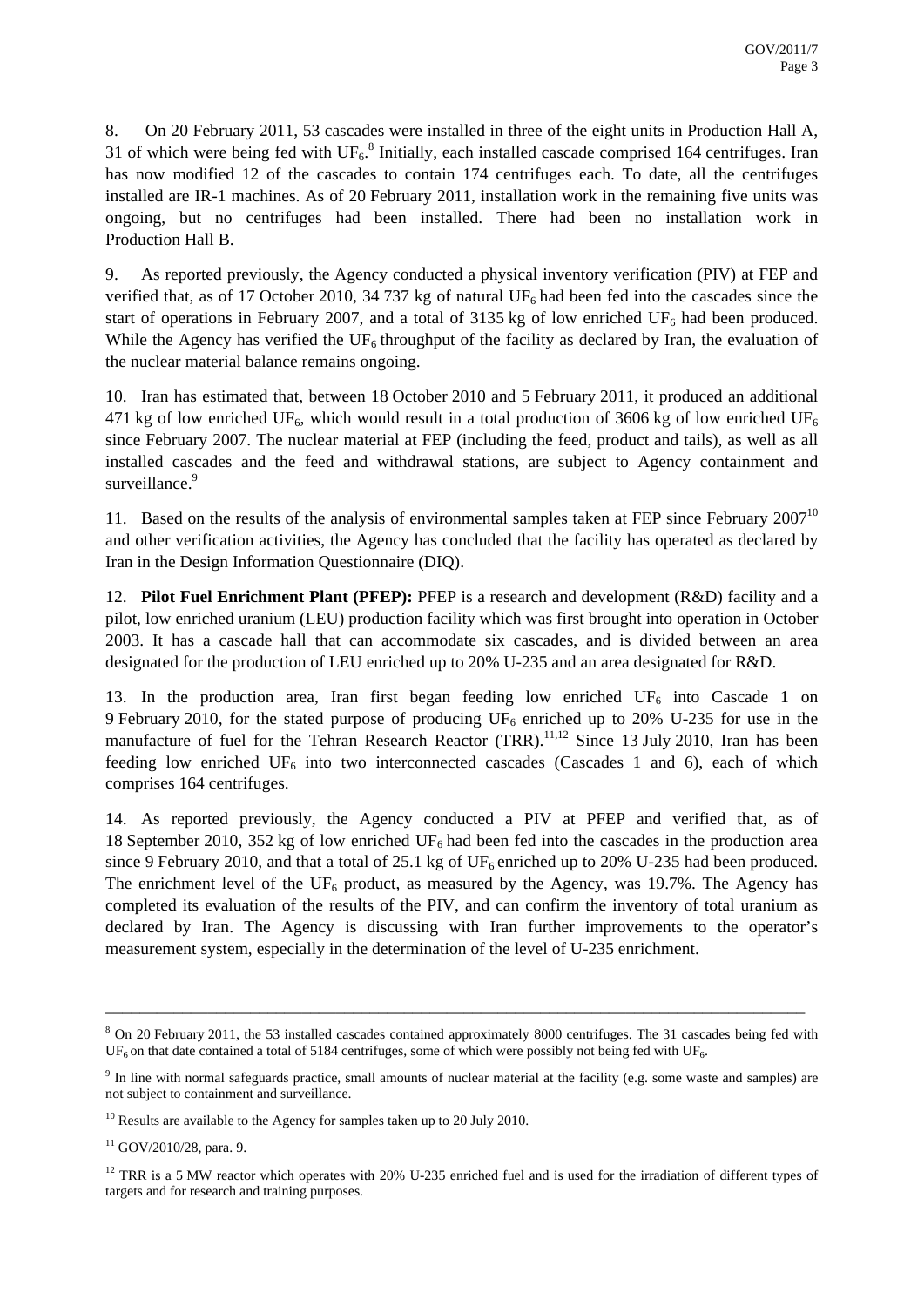15. Iran has estimated that, between 19 September 2010 and 11 February 2011, a total of 135.2 kg of  $UF<sub>6</sub>$  enriched at FEP was fed into the two interconnected cascades and that approximately 18.5 kg of  $UF<sub>6</sub>$  enriched up to 20% U-235 was produced. This would result in a total of approximately 43.6 kg of  $UF<sub>6</sub>$  enriched up to 20% U-235 having been produced since the process began in February 2010.

16. In the R&D area, between 20 November 2010 and 11 February 2011, a total of approximately 169 kg of natural  $UF_6$  was fed into centrifuges, but no LEU was withdrawn as the product and the tails of this R&D activity are recombined at the end of the process.<sup>13</sup>

17. In an updated DIQ for PFEP submitted to the Agency on 19 January 2011, Iran indicated that it would install two new 164-centrifuge cascades (Cascades 4 and 5) in the R&D area. These two cascades, one of which will comprise IR-4 centrifuges and the other IR-2m centrifuges, will be fed with natural UF<sub>6</sub>.

18. Based on the results of the analysis of the environmental samples taken at  $P F E P<sup>14</sup>$  and other verification activities, the Agency has concluded that the facility has operated as declared by Iran in the DIQ.

### **C.2. Fordow Fuel Enrichment Plant**

19. In September 2009, Iran informed the Agency that it was constructing the Fordow Fuel Enrichment Plant (FFEP), located near the city of Qom. In its DIQ of 10 October 2009, Iran stated that the purpose of the facility was the production of  $UF_6$  enriched up to 5.0% U-235, and that the facility was being built to contain 16 cascades, with a total of approximately 3000 centrifuges.<sup>15</sup> In September 2010, Iran provided the Agency with a revised DIQ in which it stated that the purpose of FFEP was now to include R&D as well as the production of UF<sub>6</sub> enriched up to 5.0% U-235.<sup>16</sup>

20. The Agency has asked Iran on a number of occasions, most recently in a letter dated 11 February 2011, to provide supporting information regarding the chronology of the design and construction of FFEP, as well as its original purpose, particularly in light of extensive information from a number of sources alleging that design work on the facility had started in 2006. To date, Iran has not done so. The information requested is essential for the Agency to confirm that the declarations of Iran are correct and complete.<sup>17</sup>

21. The Agency has verified that the construction of FFEP is ongoing. As of 19 February 2011, no centrifuges had been introduced into the facility. The results of the analysis of the environmental samples taken at FFEP up to February 2010 did not indicate the presence of enriched uranium.<sup>18</sup> On 21 February 2011, Iran informed the Agency that it planned to begin feeding nuclear material into cascades "by this summer".

<sup>&</sup>lt;sup>13</sup> On 11 February 2011, the centrifuges being tested in the R&D area were IR-1, IR-2m and IR-4 machines.

 $14$  Results are available to the Agency for samples taken up to 12 September 2010.

 $15$  GOV/2009/74, para. 9.

<sup>16</sup> GOV/2010/62, para. 16.

<sup>&</sup>lt;sup>17</sup> As previously reported, in Iran's initial declaration regarding the purpose of FFEP, contained in a letter dated 2 December 2009, Iran stated that, "The location [near Qom] originally was considered as a general area for passive defence contingency shelters for various utilizations. Then this location was selected for the construction of [the] Fuel Enrichment Plant in the second half of 2007" (GOV/2010/10, paras 14–16).

 $18$  The results did show a small number of particles of depleted uranium (GOV/2010/10, para. 17).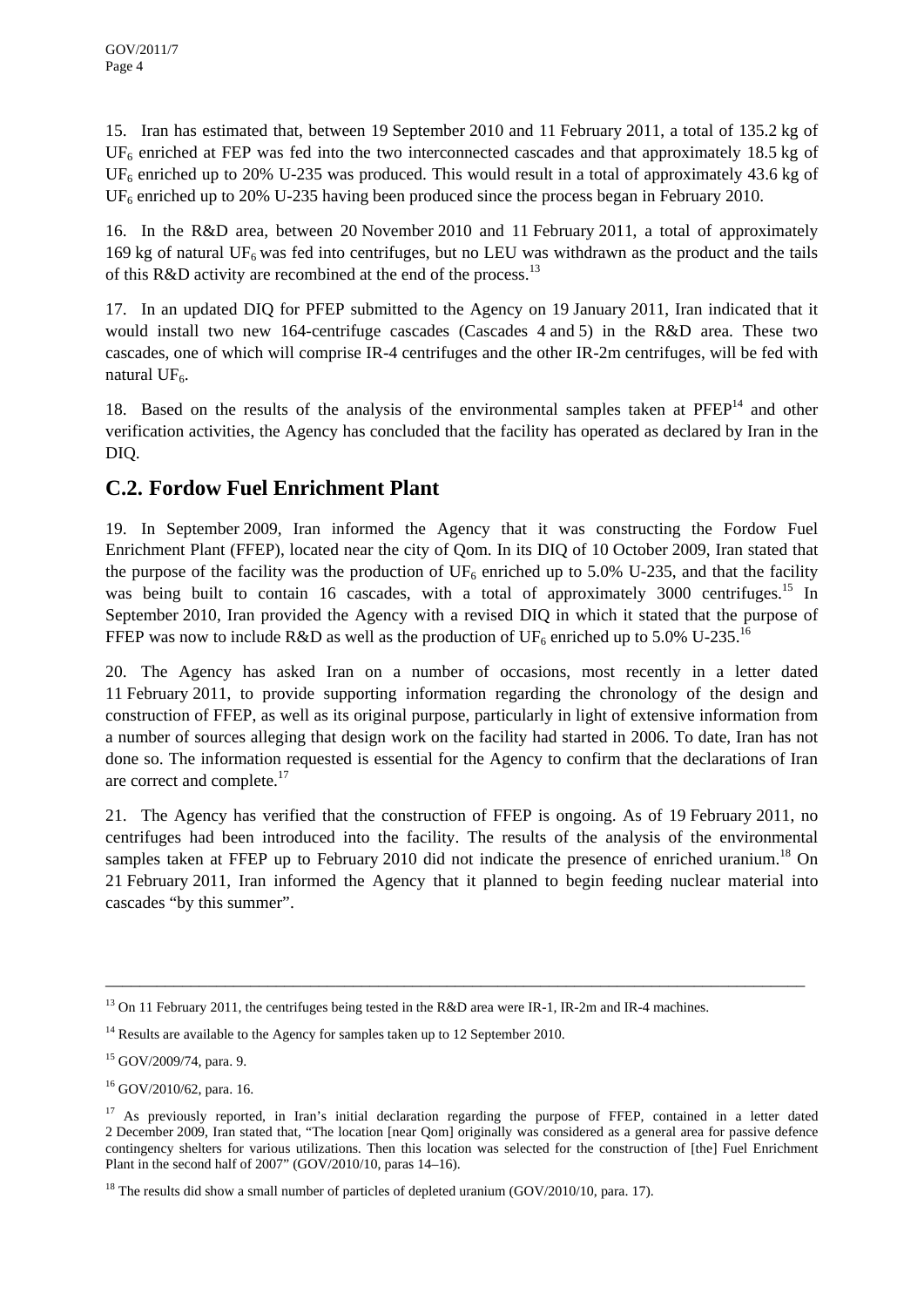### **C.3. Other Enrichment Related Activities**

22. The Agency is still awaiting a substantive response from Iran to Agency requests for further information in relation to announcements made by Iran concerning the construction of ten new uranium enrichment facilities, the sites for five of which, according to Iran, have been decided, and the construction of one of which will begin by the end of the current Iranian year (20 March 2011) or the start of the next year.  $19,20$ 

23. Iran has not provided further information, as requested by the Agency, in connection with its announcement on 7 February 2010 that it possessed laser enrichment technology, $2^{1}$  and its announcement on 9 April 2010 regarding the development of third generation centrifuges.<sup>22</sup>

24. Since early 2008, Iran has not responded to Agency requests for access to additional locations related, inter alia, to the manufacturing of centrifuges, and to  $R&D$  on uranium enrichment.<sup>23</sup> As a result, the Agency's knowledge about Iran's enrichment activities continues to diminish.

# **D. Reprocessing Activities**

25. Pursuant to the relevant resolutions of the Board of Governors and the Security Council, Iran is obliged to suspend its reprocessing activities, including  $R&D<sup>24</sup>$  In a letter to the Agency dated 15 February 2008, Iran stated that it "does not have reprocessing activities". In that context, the Agency has continued to monitor the use of hot cells at TRR and the Molybdenum, Iodine and Xenon Radioisotope Production (MIX) Facility.<sup>25</sup> The Agency carried out an inspection and design information verification (DIV) at TRR on 5 February 2011 and a DIV at the MIX Facility on 6 February 2011. In light of the above, the Agency can confirm that there are no ongoing reprocessing related activities in Iran only with respect to the TRR and the MIX Facility, and the other facilities to which the Agency has access.

 $23$  GOV/2008/15, para. 13.

<sup>&</sup>lt;sup>19</sup> 'Iran Specifies Location for 10 New Enrichment Sites', Fars News Agency, 16 August 2010.

<sup>&</sup>lt;sup>20</sup> GOV/2010/46, para. 33.

 $21$  Cited on the website of the Presidency of the Islamic Republic of Iran, 7 February 2010, at http://www.president.ir/en/?ArtID=20255.

 $22$  GOV/2010/28, para. 18.

<sup>&</sup>lt;sup>24</sup> S/RES/1696 (2006), para. 2; S/RES/1737 (2006), para. 2; S/RES/1747 (2007), para. 1; S/RES/1803 (2008), para. 1; S/RES/1835 (2008), para. 4; S/RES/1929 (2010), para. 2.

<sup>&</sup>lt;sup>25</sup> The MIX Facility is a hot cell complex for the separation of radiopharmaceutical isotopes from targets, including uranium, irradiated at TRR. The MIX Facility is not currently processing any uranium targets.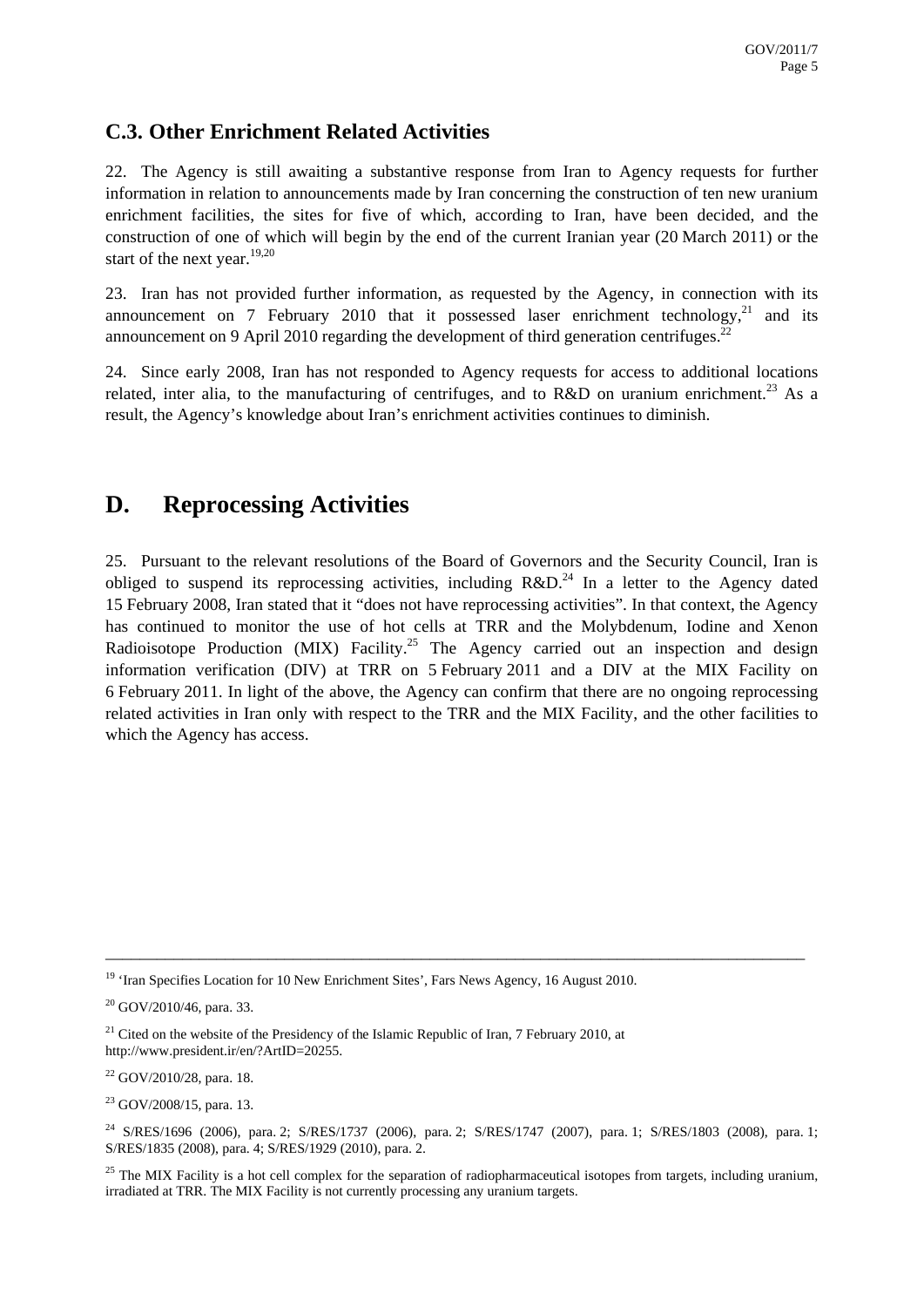# **E. Heavy Water Related Projects**

26. Contrary to the relevant resolutions of the Board of Governors and the Security Council, Iran has not suspended work on all heavy water related projects, including the construction of the heavy water moderated research reactor, the IR-40 Reactor, which is under Agency safeguards.<sup>26</sup>

27. As indicated in the Director General's previous reports, in light of the request by the Security Council to report to it on whether Iran has established full and sustained suspension of, inter alia, all heavy water related projects, $^{27}$  the Agency has requested that Iran make the necessary arrangements to provide the Agency, at the earliest possible date, with access to: the Heavy Water Production Plant  $(HWPP)$ ;<sup>28</sup> the heavy water stored at the Uranium Conversion Facility (UCF) for the taking of samples;<sup>29</sup> and any other location in Iran where projects related to heavy water are being carried out. Iran has objected to the Agency's requests on the basis that they go beyond the Safeguards Agreement and because Iran has already stated that it has not suspended its heavy water related projects.<sup>30</sup> In paragraph 8 of Security Council resolution 1737 (2006), the Council decided that "Iran shall provide such access and cooperation as the IAEA requests to be able to verify the suspension outlined in paragraph 2 [of that resolution]…". To date, Iran has not provided the requested access.

28. While the Agency can report that Iran has made statements to the effect that it has not suspended work on all its heavy water related projects, without full access to the heavy water at UCF and to HWPP, the Agency is unable to verify such statements and therefore to report fully on this matter.

29. On 13 February 2011, the Agency carried out a DIV at the IR-40 Reactor at Arak and observed that, although construction of the facility was ongoing, no significant changes had occurred since the Director General's last report.<sup>31</sup> According to Iran, the operation of the IR-40 Reactor is planned to commence by the end of 2013.

# **F. Uranium Conversion and Fuel Fabrication**

30. As indicated above, Iran is obliged to suspend all enrichment related activities and heavy water related projects. Some of the activities carried out by Iran at UCF and the Fuel Manufacturing Plant (FMP) at Esfahan are in contravention of that obligation, although both facilities are under Agency safeguards.

31. In a letter dated 6 February 2011, Iran informed the Agency that in mid-February 2011 it intended to start conducting cold tests at UCF (not involving the use of nuclear material) for the production of natural  $UO<sub>2</sub>$  for IR-40 Reactor fuel.

<sup>&</sup>lt;sup>26</sup> S/RES/1737 (2006), para. 2; S/RES/1747 (2007), para. 1; S/RES/1803 (2008), para. 1; S/RES/1835 (2008), para. 4; S/RES/1929 (2010), para. 2.

<sup>&</sup>lt;sup>27</sup> S/RES/1737 (2006), para. 23; S/RES/1747 (2007), para. 12; S/RES/1803 (2008), para. 18; S/RES/1929 (2010), para. 36.

<sup>&</sup>lt;sup>28</sup> Based on satellite imagery, the HWPP appears to be in operation.

 $29$  GOV/2010/10, paras 20 and 21.

<sup>30</sup> GOV/2010/62, para. 21.

<sup>31</sup> GOV/2010/62, para. 22.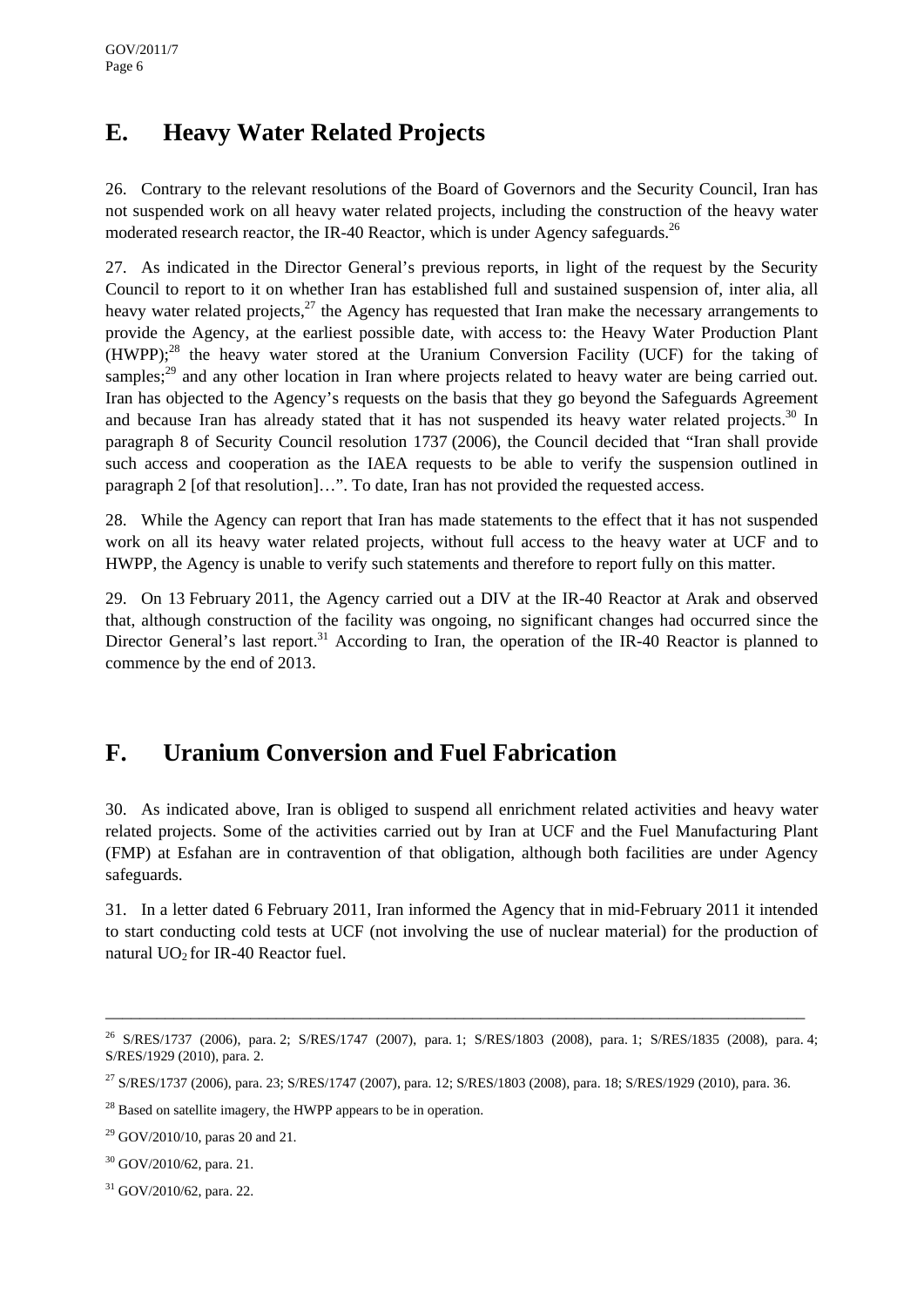32. On 8–9 February 2011, the Agency carried out an inspection and a DIV at UCF. At that time, the plant was still undergoing maintenance. As no  $UF_6$  has been produced at UCF since 10 August 2009, the total amount of uranium produced at UCF since March 2004 remains 371 tonnes in the form of UF<sub>6</sub> (some of which has been transferred to FEP and PFEP), and remains subject to Agency containment and surveillance. During the DIV, the Agency observed that Iran had not yet begun the installation of equipment for the conversion of the UF<sub>6</sub> enriched up to 20% U-235 into U<sub>3</sub>O<sub>8</sub> for the fabrication of fuel for TRR.<sup>32</sup> Iran stated that the installation of this equipment will be completed by July 2011. During the DIV, the Agency also observed seven 200-litre drums, which Iran stated contained yellowcake produced at Bandar Abbas.

33. On 12 February 2011, the Agency carried out an inspection and a DIV at FMP and confirmed that Iran had not yet started to install equipment for TRR fuel fabrication. $33$  In a letter dated 31 January 2011, Iran provided an updated DIQ for FMP, including more details concerning the manufacture of fuel for TRR, which the Agency is currently reviewing.

### **G. Possible Military Dimensions**

34. The Board of Governors has called on Iran on a number of occasions to engage with the Agency on the resolution of all outstanding issues concerning Iran's nuclear programme and, to this end, to cooperate fully with the Agency by providing such access and information that the Agency requests to resolve these issues. The Board has also requested the Director General to continue his efforts to, inter alia, resolve the outstanding issues which give rise to concerns, in order to exclude the existence of possible military dimensions to Iran's nuclear programme.<sup>34</sup> In resolution 1929 (2010), the Security Council reaffirmed Iran's obligations to take the steps required by the Board of Governors in its resolutions GOV/2006/14 and GOV/2009/82, and to cooperate fully with the Agency on all outstanding issues, particularly those which give rise to concerns about the possible military dimensions, including by providing access without delay to all sites, equipment, persons and documents requested by the Agency.<sup>35</sup>

35. Previous reports by the Director General have detailed the outstanding issues related to possible military dimensions to Iran's nuclear programme and the actions required of Iran necessary to resolve these.36 Since August 2008, Iran has declined to discuss these outstanding issues with the Agency, or to provide any further information, or access to locations or persons necessary to address the Agency's concerns.

36. As Iran has been informed previously, although most of the actions identified in the 2007 work plan agreed between Iran and the Agency (INFCIRC/711) have been completed, there remain issues that still need to be addressed. According to the work plan, Iran was required to provide the Agency with its assessment of the documentation related to the alleged studies to which the Agency had provided Iran access. In May 2008, Iran provided a 117-page assessment in which it asserted that the

<sup>32</sup> GOV/2010/46, para. 25.

<sup>33</sup> GOV/2010/46, para. 26.

<sup>34</sup> Most recently in GOV/2009/82 (27 November 2009).

<sup>35</sup> S/RES/1929, paras 2 and 3.

<sup>36</sup> GOV/2010/10, paras 40–45; GOV/2009/55, paras 18–25; GOV/2008/38, paras 14–21; GOV/2008/15, paras 14–25 and Annex; GOV/2008/4, paras 35–42.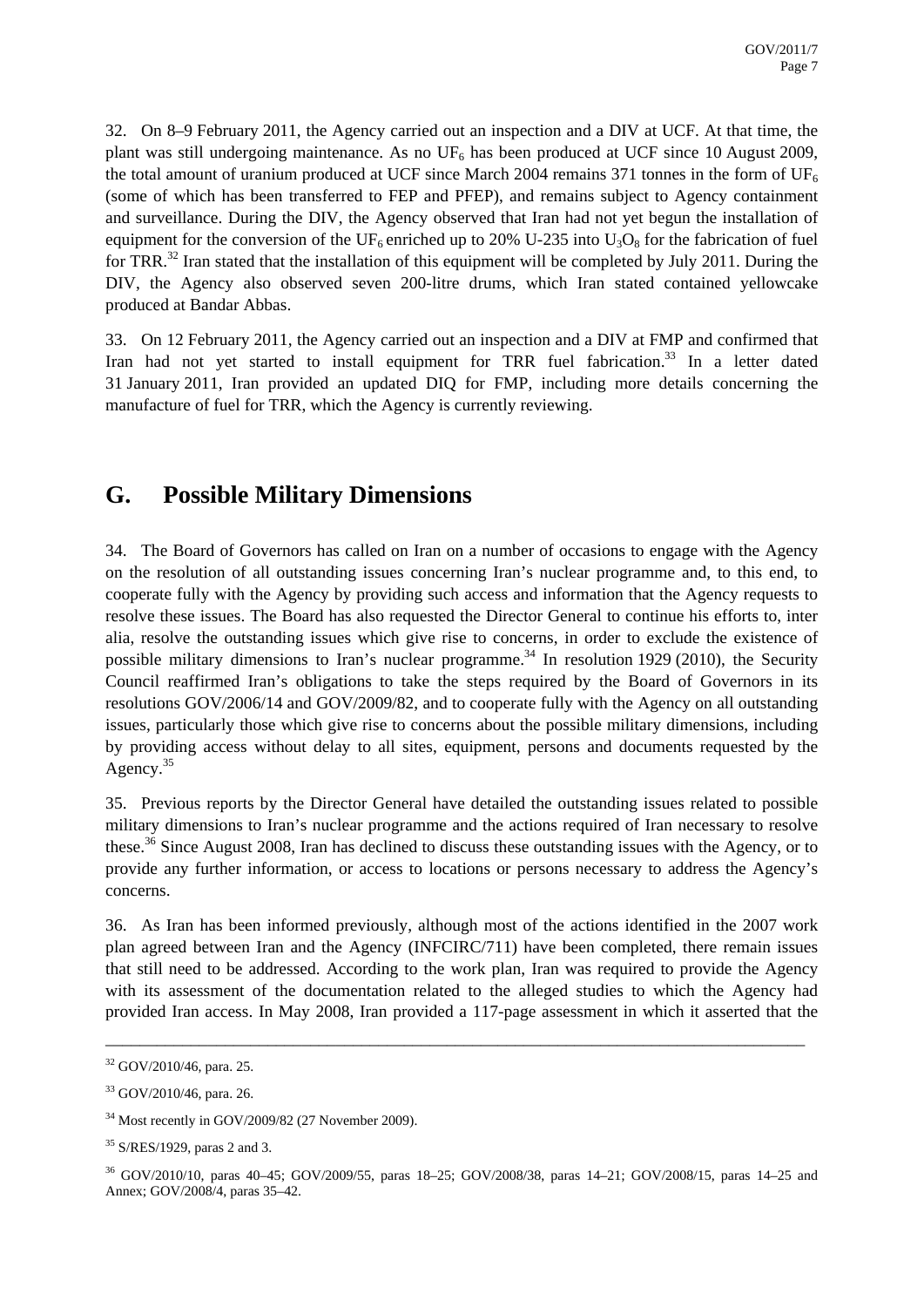documentation was forged and fabricated. However, as the Agency considers this assessment to be focused on form rather than substance, it has on several subsequent occasions requested Iran to provide a substantive response. Iran has not yet done so. Moreover, based on the Agency's analysis of additional information which has come to its attention since August 2008, including new information recently received, there are further concerns which the Agency also needs to clarify with Iran. For these reasons the Agency is unable to consider the issue of the alleged studies as referred to in the work plan as being closed.

37. Based on the Agency's continued study of information which the Agency has acquired, not only from many Member States but also directly through its own efforts, the Agency remains concerned about the possible existence in Iran of past or current undisclosed nuclear related activities involving military related organizations, including activities related to the development of a nuclear payload for a missile. As previously indicated by the Director General, there are indications that certain of these activities may have continued beyond 2004.37

38. The Agency has yet to receive a reply to its letter dated 29 October 2010, in which it again reiterated its concerns to Iran and provided a list of those matters which remain to be addressed. These matters include a number of issues that have come to the Agency's attention since August 2008.<sup>38</sup>

39. The Agency has continued to request that Iran engage with the Agency on these issues, and that the Agency be permitted to visit all relevant sites, have access to all relevant equipment and documentation, and be allowed to interview all relevant persons, without further delay. The passage of time and the possible deterioration in the availability of some relevant information increase the urgency of this matter. Iran's substantive and proactive engagement is essential to enable the Agency to make progress in its verification of the correctness and completeness of Iran's declarations.

# **H. Design Information**

40. The modified Code 3.1 of the Subsidiary Arrangements General Part to Iran's Safeguards Agreement provides for the submission to the Agency of design information for new facilities as soon as the decision to construct, or to authorize construction of, a new facility has been taken, whichever is the earlier. The modified Code 3.1 also provides for the submission of fuller design information as the design is developed early in the project definition, preliminary design, construction, and commissioning phases. Iran remains the only State with significant nuclear activities in which the Agency is implementing a comprehensive safeguards agreement but which is not implementing the provisions of the modified Code 3.1.<sup>39</sup> The existence of FFEP was only reported to the Agency after the plant had reached an advanced stage of its construction. Furthermore, the Agency is still awaiting receipt from Iran of, inter alia, updated design information for the IR-40 Reactor, and further information pursuant to

<sup>37</sup> GOV/2010/62, para. 33; GOV/2010/46, para. 39.

<sup>38</sup> GOV/2010/62, para. 35.

<sup>&</sup>lt;sup>39</sup> In accordance with Article 39 of Iran's Safeguards Agreement, agreed Subsidiary Arrangements cannot be changed unilaterally; nor is there a mechanism in the Safeguards Agreement for the suspension of provisions agreed to in the Subsidiary Arrangements. Therefore, as previously explained in the Director General's reports (see e.g. GOV/2007/22, 23 May 2007), the modified Code 3.1, as agreed to by Iran in 2003, remains in force for Iran. Iran is further bound by operative paragraph 5 of Security Council resolution 1929 (2010) to "comply fully and without qualification with its IAEA Safeguards Agreement, including through the application of modified Code 3.1".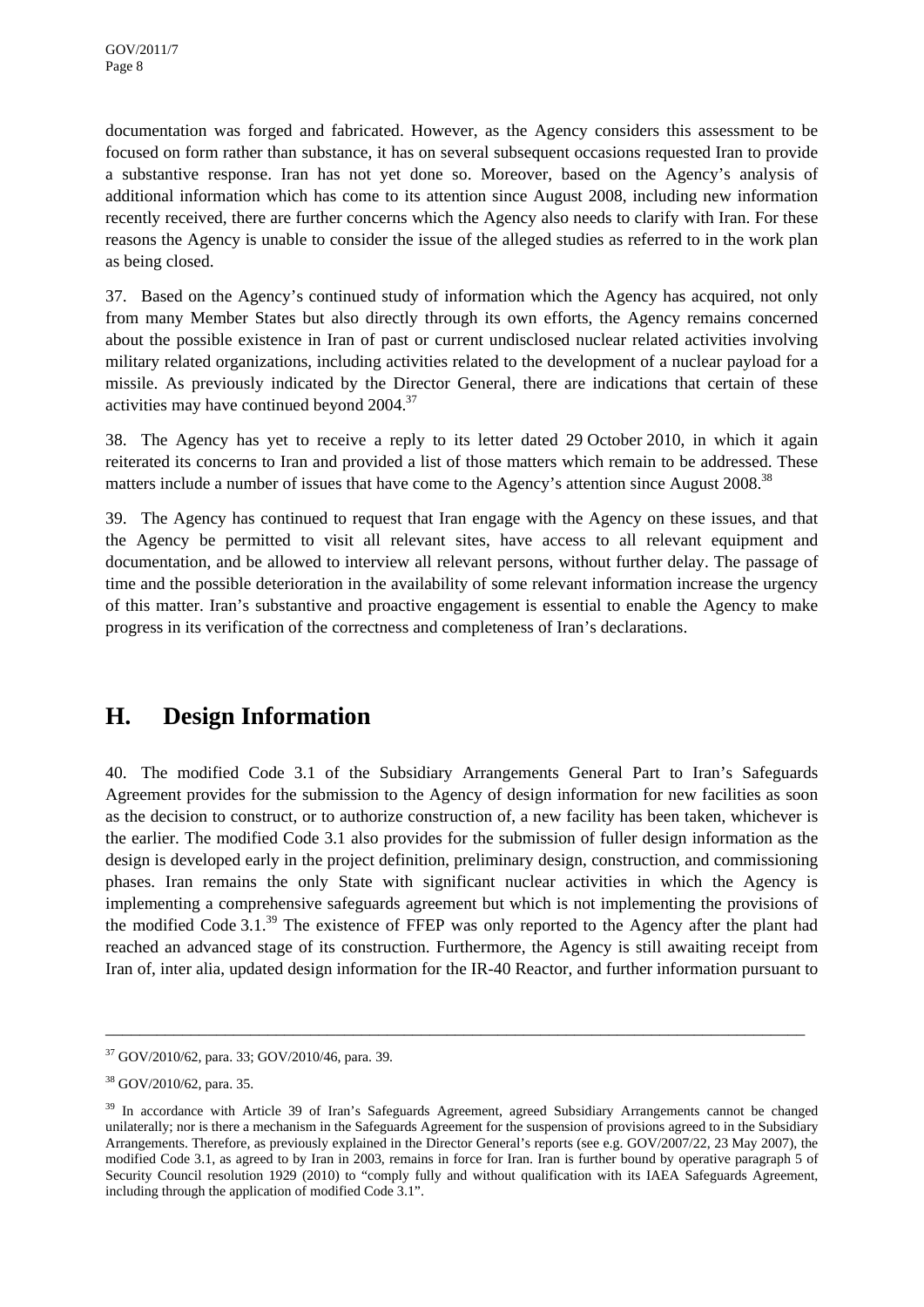statements it has made concerning the planned construction of new uranium enrichment facilities and the design of a reactor similar to TRR. $40$ 

### **I. Additional Protocol**

41. Iran is not implementing its Additional Protocol, contrary to the relevant resolutions of the Board of Governors and the Security Council.<sup>41</sup> Unless Iran implements its Additional Protocol, the Agency will not be in a position to provide credible assurance about the absence of undeclared nuclear material and activities in Iran.

### **J. Other Matters**

42. On 15–16 February 2011, the Agency conducted an inspection at the Bushehr Nuclear Power Plant (BNPP) and has verified the nuclear material present in the facility. On 23 February 2011, Iran informed the Agency that it would have to unload fuel assemblies from the core, and the Agency and Iran have agreed on the necessary safeguards measures.

43. Consistent with Iran's declarations of 22 September 2009,<sup>42</sup> the Agency, through satellite imagery, has not observed any indications of construction activities having been initiated at the site of the planned 360 MW Nuclear Power Plant at Darkhovin.

44. Based on satellite imagery, the Agency assesses that activities involving the mining and concentration of uranium are continuing in the area of the Bandar Abbas Uranium Production Plant, and that construction activities are continuing at the Ardakan Yellowcake Production Plant and at the Saghand Uranium Mine.

45. Iran has not agreed to reconsider its decision of 16 January 2007 to request the Agency to withdraw the designation of 38 Agency inspectors and its requests (in 2006, 2007 and 2010) to withdraw the designations of a total of four other inspectors with experience in conducting inspections in Iran. Nevertheless, in a letter dated 12 January 2011, Iran accepted the designation of three additional inspectors, who will now need to familiarize themselves with Iran's nuclear programme and gain experience in implementing safeguards in Iran.

<sup>40</sup> GOV/2010/62, para. 30.

<sup>&</sup>lt;sup>41</sup> Iran's Additional Protocol was approved by the Board on 21 November 2003 and signed by Iran on 18 December 2003, although it has not been brought into force. Iran provisionally implemented its Additional Protocol between December 2003 and February 2006.

 $42$  GOV/2009/74, para. 26.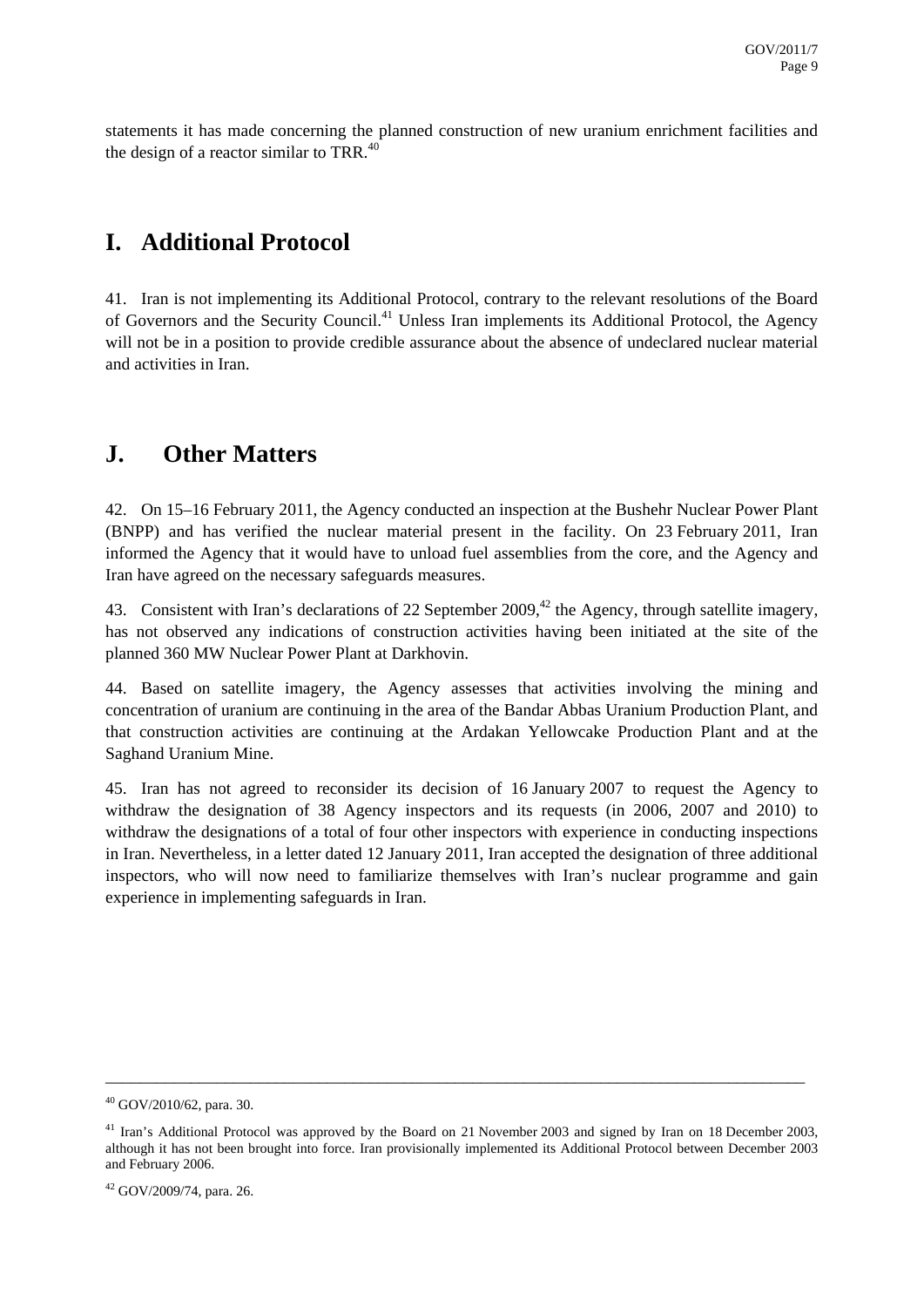# **K. Summary**

46. While the Agency continues to conduct verification activities under Iran's Safeguards Agreement, Iran is not implementing a number of its obligations, including: implementation of the provisions of its Additional Protocol; implementation of the modified Code 3.1 of the Subsidiary Arrangements General Part to its Safeguards Agreement; suspension of enrichment related activities; suspension of heavy water related activities; and clarification of the remaining outstanding issues which give rise to concerns about possible military dimensions to its nuclear programme.

47. While the Agency continues to verify the non-diversion of declared nuclear material at the nuclear facilities and LOFs declared by Iran under its Safeguards Agreement, Iran is not providing the necessary cooperation to enable the Agency to provide credible assurance about the absence of undeclared nuclear material and activities in Iran, and therefore to conclude that all nuclear material in Iran is in peaceful activities.<sup>43</sup>

48. The Director General requests Iran to take steps towards the full implementation of its Safeguards Agreement and its other obligations, to establish international confidence in the exclusively peaceful nature of Iran's nuclear programme.

49. The Director General will continue to report as appropriate.

<sup>&</sup>lt;sup>43</sup> The Board has confirmed on numerous occasions, since as early as 1992, that paragraph 2 of INFCIRC/153 (Corr.), which corresponds to Article 2 of Iran's Safeguards Agreement, authorizes and requires the Agency to seek to verify both the nondiversion of nuclear material from declared activities (i.e. correctness) and the absence of undeclared nuclear activities in the State (i.e. completeness) (see, for example, GOV/OR.864, para. 49). Paragraph 47 reflects the past and current implementation by Iran of its Safeguards Agreement and other obligations.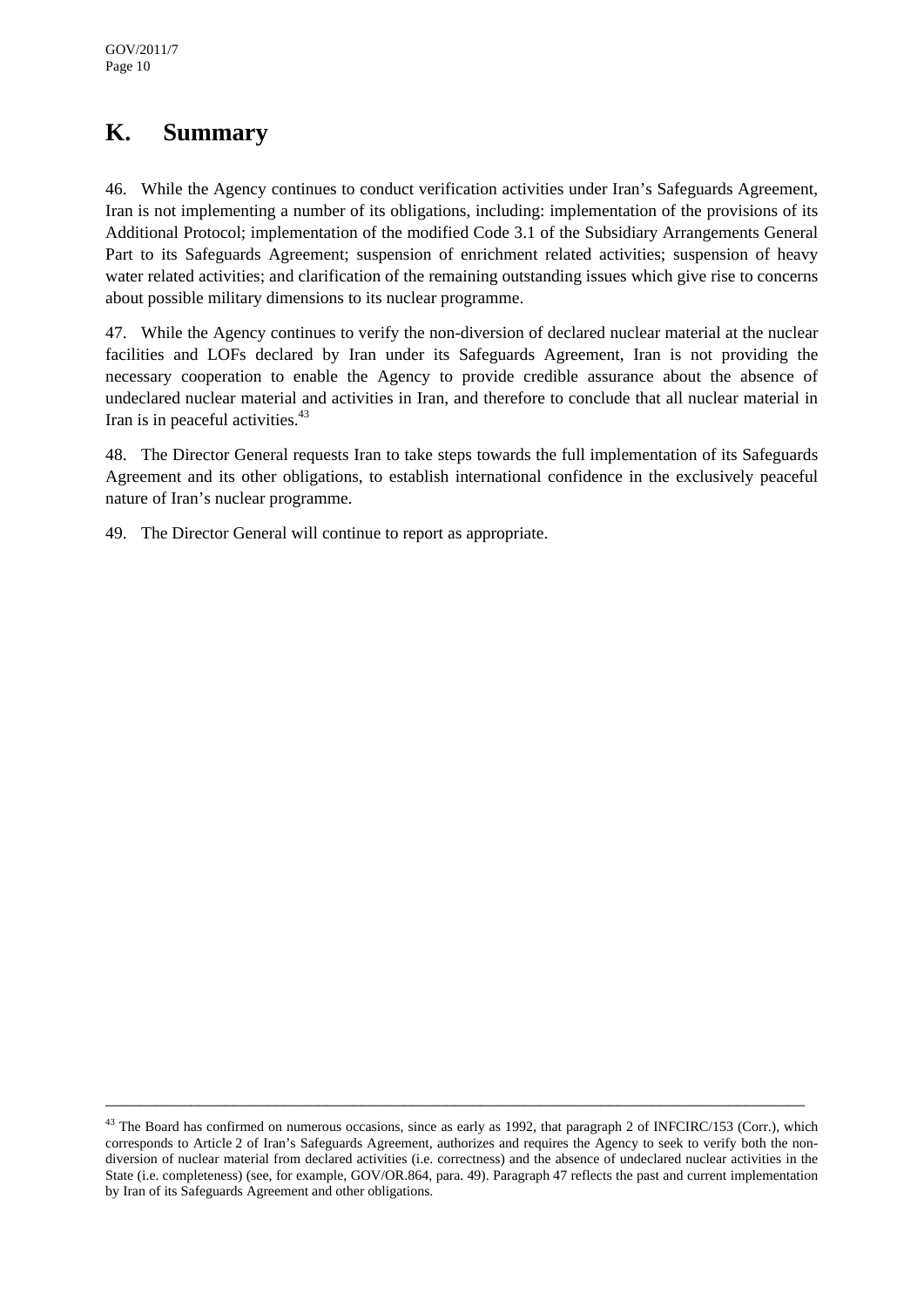### **Attachment**

### **Overview of the implementation of the NPT Safeguards Agreement and relevant provisions of Security Council resolutions in Iran\***

### **1. Facilities which Iran has declared under its Safeguards Agreement and where the Agency continues to verify the non-diversion of declared nuclear material**

#### **Tehran:**

- Tehran Research Reactor (TRR)
- Molybdenum, Iodine and Xenon Radioisotope Production Facility (MIX Facility)
- Jabr Ibn Hayan Multipurpose Laboratories (JHL)

#### **Esfahan:**

- Miniature Neutron Source Reactor (MNSR)
- Light Water Sub-Critical Reactor (LWSCR)
- Heavy Water Zero Power Reactor (HWZPR)
- Fuel Fabrication Laboratory (FFL)
- Uranium Conversion Facility (UCF)
- Fuel Manufacturing Plant (FMP)

#### **Natanz:**

- Fuel Enrichment Plant (FEP)
- Pilot Fuel Enrichment Plant (PFEP)

#### **Fordow:**

• Fordow Fuel Enrichment Plant (FFEP)

#### **Arak:**

• Iran Nuclear Research Reactor (IR-40 Reactor)

#### **Karaj:**

• Karaj Waste Storage

#### **Bushehr:**

• Bushehr Nuclear Power Plant (BNPP)

#### **Darkhovin:**

• 360 MW Nuclear Power Plant

#### **Locations outside facilities (LOFs):**

• Nine LOFs where nuclear material is customarily used (all situated within hospitals)

### **2. Iran is not conducting reprocessing activities in any of the facilities declared under its Safeguards Agreement, thereby meeting one of its obligations pursuant to the relevant provisions of the UN Security Council resolutions**

<sup>\*</sup> For details, see this report and previous reports by the Director General.